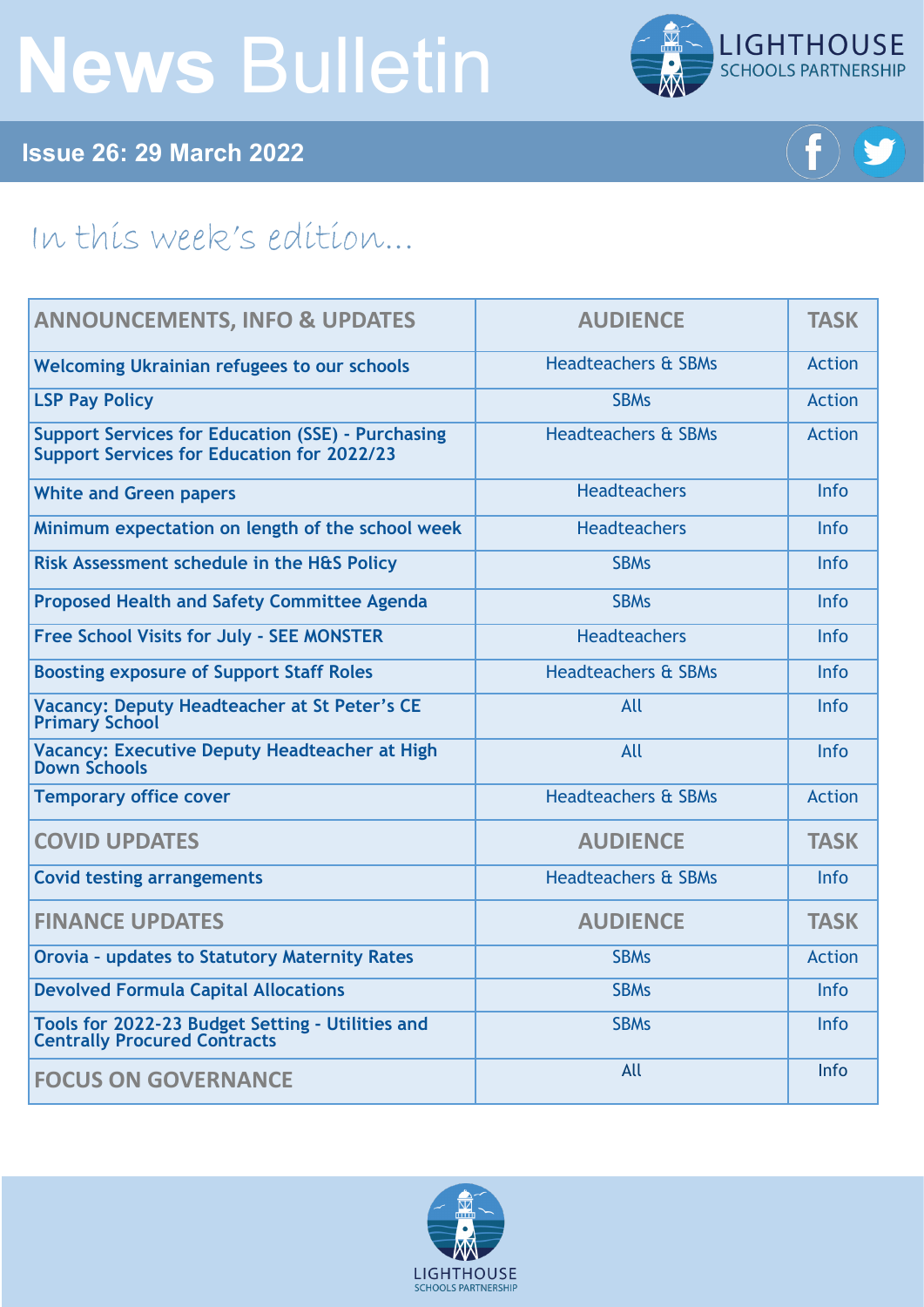#### <span id="page-1-0"></span>**Welcoming Ukrainian refugees to our schools**

We understand that there are two schemes in operation to bring Ukrainian refugees to safety in the UK:

The [Ukraine Family Scheme,](https://assets.publishing.service.gov.uk/government/uploads/system/uploads/attachment_data/file/1062002/Factsheet_immigration_information_for_Ukrainians_in_the_UK__British_nationals_and_their_family_members__English_.pdf) which allows immediate and extended family members of British nationals, people settled in the UK, and certain others resident here, to come to the country with a visa. So far 15,800 visa have been issued under this scheme.

The [Homes For Ukraine](https://www.gov.uk/register-interest-homes-ukraine) Scheme whereby individuals, charities, community groups and businesses can sponsor Ukrainians - offering accommodation for a period of at least 6 months, and being paid a monthly amount of £350.

We are starting to get some initial information through about our potential first arrivals. At this stage we are unsure where refugees will be housed across our area and therefore cannot predict which schools will be asked to take pupils on. The Local Authorities will have a key role in coordinating the support for these families (B&NES seems to have engaged well, we await a response from North Somerset).

We are awaiting further details and specific guidance on finding school places. However, as things stand, we have received nothing to indicate that admissions shouldn't be managed in the normal way.

We understand that the government is also providing additional education funding to support children from families arriving from Ukraine under the Homes for Ukraine Scheme (It has not yet been clarified if this funding will also be made available under the Family Visa Scheme). We have not yet received any confirmation of this funding from the DfE or any details of how this funding will be administered. We understand that funding will be allocated on a per pupil basis for the three phases of education at the following annual rates:

- · Early years (ages 2 to 4) £3,000
- · Primary (ages 5 -11) £6,580
- · Secondary (ages 11-18) £8,755

These tariffs include support for children with special educational needs and disabilities (SEND). In previous schemes (VPRS/UKRS) – schools have been able to draw upon this funding to support learning (e.g. resources, additional PA support, interpreting/translating, staff training).

In the meantime, we are keen to harness the skills of anyone in our staff team, student body or wider community that may be able to help us to support any Ukrainian refugees such as Ukrainian or Russian speakers. Please could we ask you to canvas your community for such skills and to share the response with us. We may be able to offer either voluntary or paid work to anyone able to contribute.

We would also like to set up a task team to plan any central provision for refugees as it may make sense to deliver English as as second Language provision in one location. If there are any heads, leaders or governors who would like to be involves, please let Diane Logan know in the LSP office [dlogan@lsp.org.uk.](mailto:dlogan@lsp.org.uk)

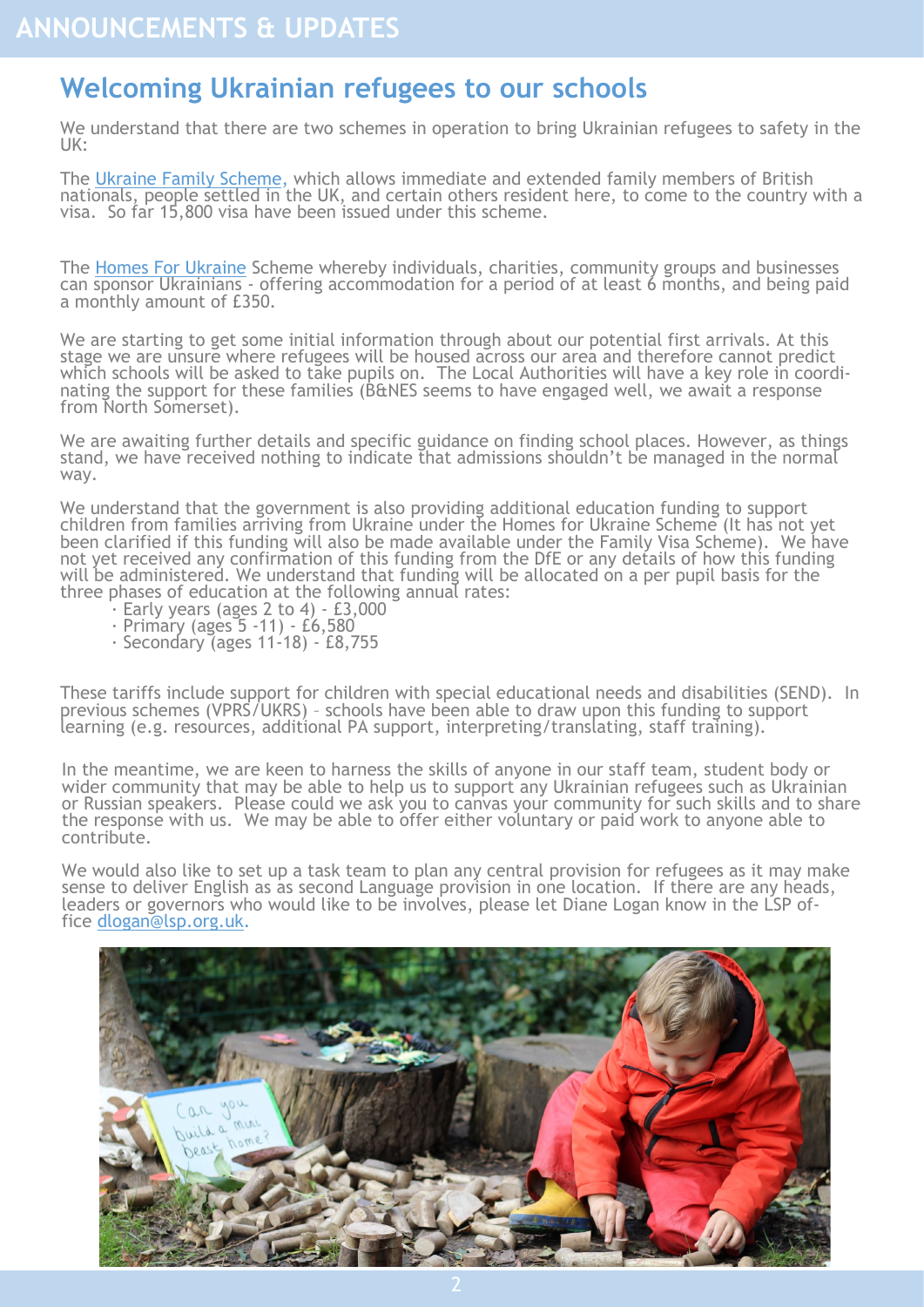## <span id="page-2-0"></span>**LSP Pay Policy**

The LSP Pay Policy has now been updated to include agreed NJC pay scales for support staff (Appendix 7). Please update your records. A copy is available in Foldr [here](https://foldr.lsp.org.uk/public/N4ZRP) and on LSP Gateway.

#### **Support Services for Education (SSE) - Purchasing Support Services for Education for 2022/23**

Schools are now able to order a wide range of support services for the 2022/23 academic year via the SSE Website using the following link: http://www.supportservicesforeducation.co.uk/

Many services offer a lower discounted price if you place your order early. The deadline for accessing these 'early bird prices' is Friday 20th May 2022.

SSE also have a [brochure](https://issuu.com/ssesomerset/docs/sse_e-booklet?fr=sNTY1ZTQ3MDMyNzQ) which will provide you with a generic overview of the types of services available.

Please go ahead and order any additional services that you require. Typically, schools buy services such as the FSM checking services and educational psychology. You do not need to buy school admissions or the admissions appeals services as this is purchased by the Trust.

#### **White and Green papers**

The Confederation of School Trusts has produced a quick [summary of the Schools White Paper](https://foldr.lsp.org.uk/public/P11EP) which sets out the proposals that are new. They have also summarised some of the key points from the Green Paper [Special Education Needs and Disabilities \(SEND\) Review](https://www.gov.uk/government/consultations/send-review-right-support-right-place-right-time?utm_medium=email&utm_campaign=govuk-notifications-topic&utm_source=f6c4f760-cd62-4831-94d6-f24635406d6b&utm_content=immediately) issued today.

- A single national model:. A proposed move to a single, unified assessment system underpinned by the same processes and assessment.
- A reformed and integrated role for alternative provision: Including a pilot which is testing the value of embedding multi-disciplinary teams of specialists in alternative provision
- Funding stability for alternative provision
- Funding of SEND and the notional thresholds: The government will consider whether £6,000 per pupil, per year remains the right threshold beyond which schools can expect to draw down additional high needs funding.
- Code of Practice: Commitment to review the Code of Practice.
- Parental engagement, co-production and parent forums
- Health services: Commission analysis to better understand the support that children and young people with SEND need from the health workforce so that there is a clear focus on SEND in health workforce planning. Statutory guidance for the new Integrated Care Boards so that they are clear about how they should discharge their statutory responsibilities for SEND.
- Mental health services: Commitment to work in partnership with the Department for Health and Social Care (DHSC), NHS England and NHS Improvement. NHS-funded Mental Health Support Teams which are in the process of being rolled out with an estimated 35% of the school population expected by 2023.
- The local inclusion plan: A local inclusion plan which sets out the provision and services that should be commissioned in line with the proposed new national standards and based on the results of the joint needs assessment.
- Governance and intervention: The DfE, in its role as the regulator, will enter into new funding agreements with local authorities to provide greater accountability and transparency in how high needs budgets are spent to ensure that value for money is being achieved.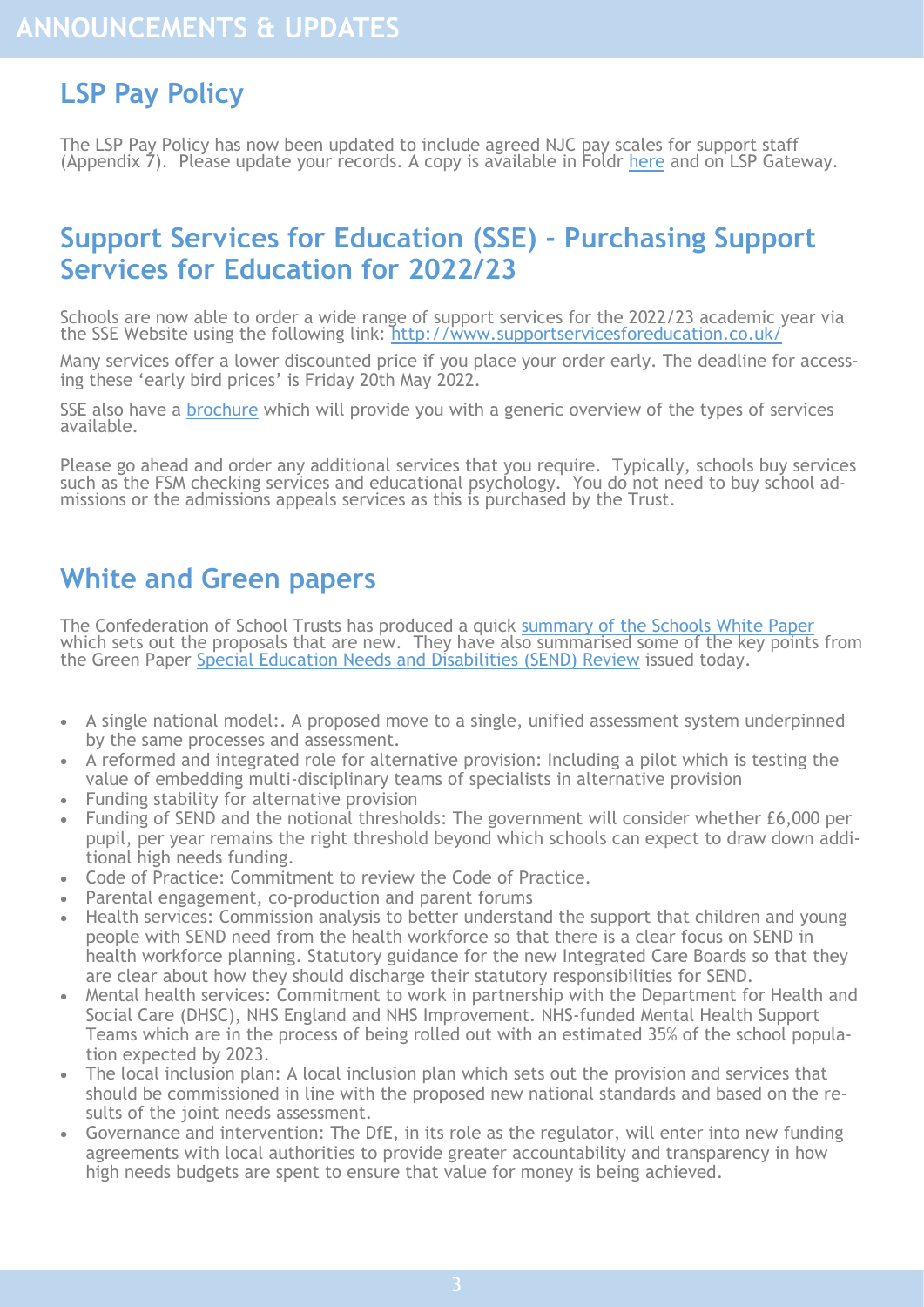#### <span id="page-3-0"></span>**Minimum expectation on length of the school week: information note**

The DfE has published an [information note](https://assets.publishing.service.gov.uk/government/uploads/system/uploads/attachment_data/file/1063520/Minimum_expectation_for_length_of_school_week_-__information_note.pdf) on minimum expectations on the length of the school week, providing details on the expectation that state-funded mainstream schools should deliver a school week of at least 32.5 hours by September 2023.

- •From September 2022, all state-funded schools are expected to publish their opening times on their school website.
- •From spring 2023, all state-funded schools are expected to submit the length of their school week via the spring collection of the school census.
- •By September 2023 at the latest, all state-funded, mainstream schools will be expected to provide a compulsory school week of at least 32.5 hours, but this expectation does not apply to early years and 16-19 education (including school sixth forms) or specialist settings (special schools and alternative provision).

The 32.5 hour minimum includes breaks and lunch times as well as teaching time and any extracurricular activities that all pupils are expected to attend. It does not include optional before or after school provision.

Any school that needs to change the length of the school day as a result of this will need to go through the appropriate process of consultation. Please could you let us know if you are in this position and if you require any advice or support

#### **Risk Assessment schedule in the H&S Policy**

You will be pleased to know that Trustees approved the amended [standard risk](https://foldr.lsp.org.uk/public/P850P)  [assessment list,](https://foldr.lsp.org.uk/public/P850P) which reduces the number of standard risk assessments required by schools from 88 to 38.

There are also a further 16 listed as optional, depending on the needs of the school, which cover curriculum and trips/events. Although this will still be a big task for some schools to complete, I hope fewer risk assessment will at least make it somewhat easier.

The revised date for schools to have their risk assessments in place has also been revised to January 2023.

I will let you know once I have established which risk assessments on the attached exist on the Delegated Services website - this should be during April and I will put them in an easier place for you to access.

If you have any queries at all please let either me, or your Hub Estates Manager know.

Neill

#### **Proposed Health and Safety Committee Agenda**

In response to school feedback, this [agenda](https://foldr.lsp.org.uk/public/WZQ9W) is suggested for a school Health and Safety Committee to use, or if there is no such committee for inclusion at Local Governing Body meetings under the health and safety agenda item.

### **Free School Visits for July - SEE MONSTER**

Schools are invited to book students onto the **[SEE MONSTER](https://seemonster.co.uk/)** this July.

Please fill out this [form](https://docs.google.com/forms/d/e/1FAIpQLSdGUSb-B_2eSNd4njeLrMc0pyCrIPRz3xcJnFqwSWmcHc9-9w/viewform) with your preferred dates and times by **31st March**. And you can also sign up to be a SEE MONSTER Sustainable School Star and travel by walking, or by taking the bus or train to the venue. Abbie Edbrooke, School's Officer at North Somerset Council's Sustainable Travel and Road Safety Team is ready to work with you to help you make this possible. You can use this part of your trip as evidence towards the schools national DfT <u>[Modeshift Stars Active Award](https://www.modeshiftstars.org/education/)</u> and part of other project work you can do in school. Contact Abbie direct on [abbie.edbrooke@n](mailto:abbie.edbrooke@n-somerset.gov.uk)[somerset.gov.uk](mailto:abbie.edbrooke@n-somerset.gov.uk)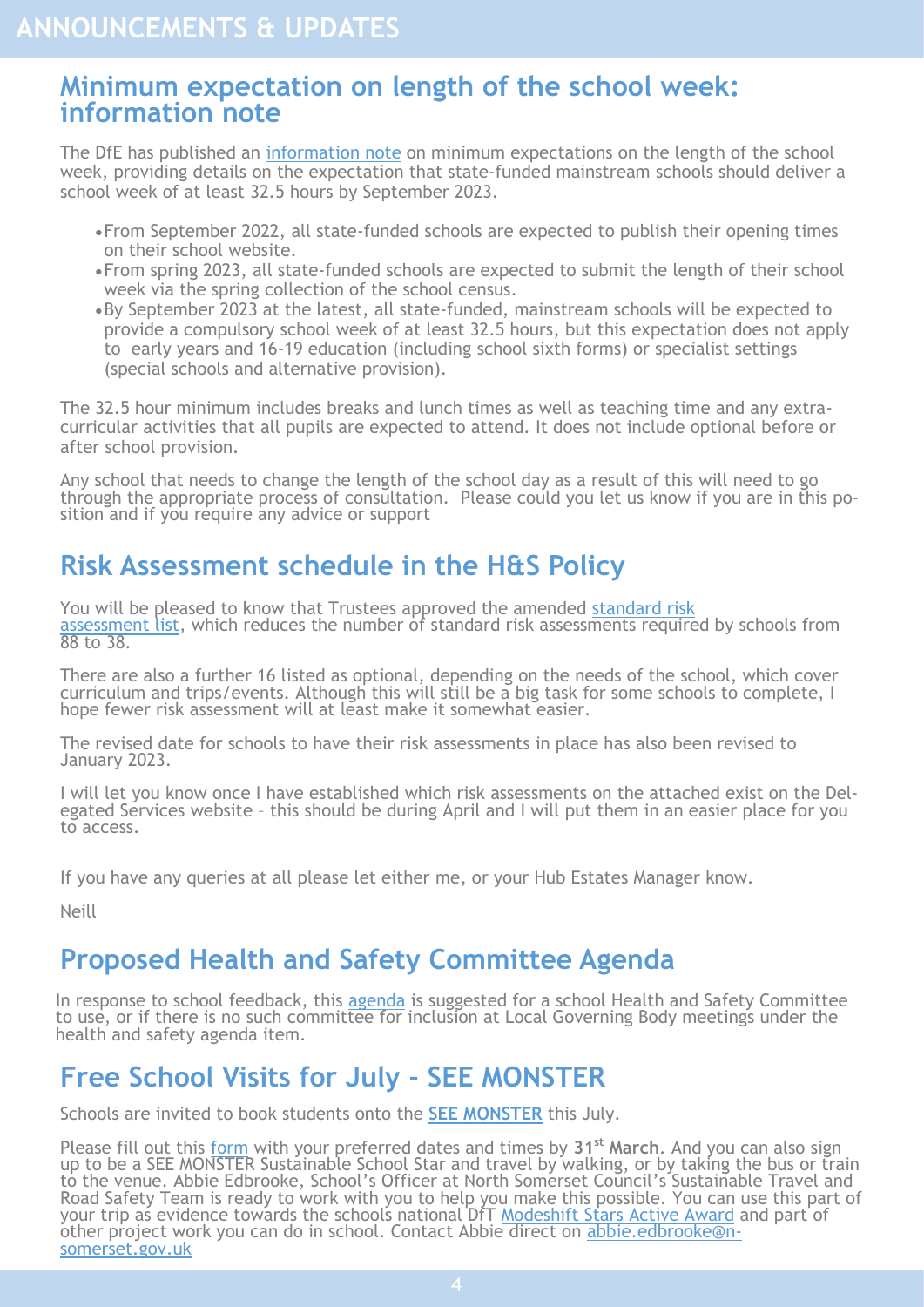#### <span id="page-4-0"></span>**Boosting exposure of Support Staff Roles**

To raise our exposure of support staff roles, we will be running a quarter-page advert in the North Somerset Times and Weston Mercury featuring up to 5 support staff jobs fortnightly over a 12-week trial period from w/c 2 May.

This trial is being paid for by central funding.

If this trial is successful, we will look to extend it to a year at the start of the next academic year.

Please ensure that you are adding all support staff roles to Eteach as this is where we will be identifying the jobs to be included in the fortnightly advert. If you are finding it particularly difficult to recruit for a certain role, please email Clare Giordmaine cgiordmaine@lsp.org.uk who will ensure that the role gets exposure.

Many thanks

#### **Vacancy: Deputy Headteacher at St Peter's CE Primary**

St Peter's CE Primary School is looking to appoint two experienced and exceptional senior leaders to join the leadership team.

**Start date:** September 1st 2022 (Full Time & Permanent) **Closing date for applications:** Monday 25th April at 9am **Interviews:** Thursday 5th May

Click [here](https://www.eteach.com/job/deputy-headteacher-1224445?lang=en-GB&frmsrh=Y) for further info.

#### **Vacancy: Executive Deputy Headteacher at High Down Schools**

A vacancy has arisen at High Down Schools due to their Executive Deputy leaving to become a Headteacher.

Click [here](https://www.eteach.com/job/executive-deputy-headteacher-1224204) for further info.

**Start date:** 1st September 2022 **Closing date for applications:** 3rd May 2022 at 9am **Interviews:** 16th and 17th May 2022

#### **Temporary office cover - St Mary's CE Primary School**

St Mary's CE Primary school are in need of some temporary office cover from next term. The support is graded at JG3 and needed for reception, phone cover and general office duties and ideally would be for 8.30 to 15.30 on Tuesdays, Wednesdays and Fridays. Please could we ask you to circulate this amongst your staff and communities and ask them to contact Amy Townsend, Acting Headteacher if they are interested.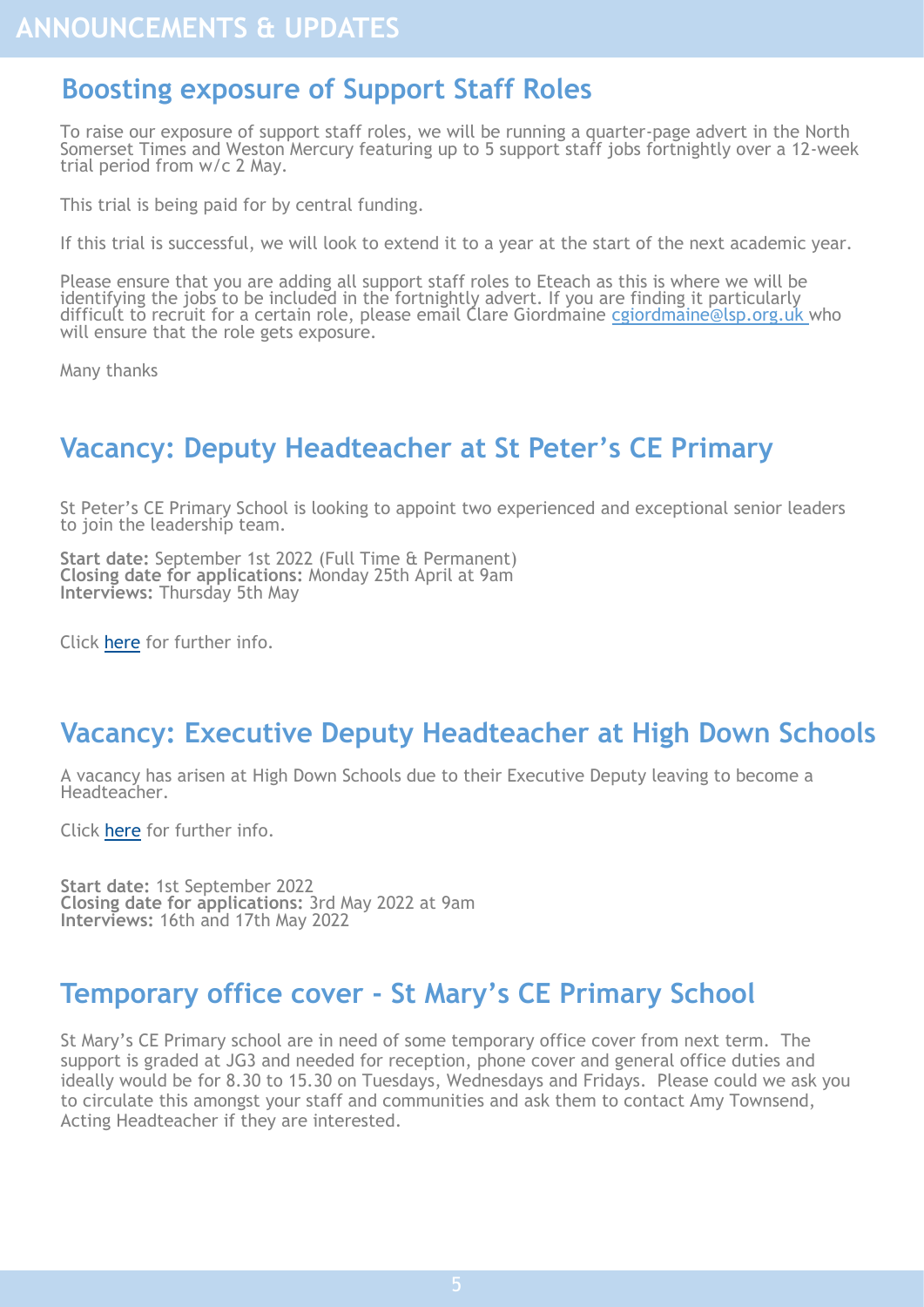#### <span id="page-5-0"></span>**Covid testing arrangements**

We understand that people are having difficulty getting access to covid testing and that this could result in children or staff not being able to return to school as soon as they might have done. We are meant to get new guidance from the DfE for 1<sup>st</sup> April but have not yet received it. Until we see what is in the guidance, we recommend that you continue through to the end of term with the current arrangements and risk assessments in place. This will hopefully give us the opportunity to receive the new guidance and digest it to adapt our arrangements from the start of term 5.

#### **FINANCE UPDATES**

#### **Orovia – updates to Statutory Maternity Rates**

In preparation for the SMP changes in April, Orovia will be updated with new SMP rates within the next few days. Once the necessary changes have been made, you will receive the Off-line Salary Notification message appear when you log on to Orovia. You will need to regenerate your current working employee scenario and any scenario you are working on as part of your 2022-23 budget preparation. To do this - please tick Mark as read and then select the option to 'Regenerate salaries'. This then allows you to select those scenarios you want updated to reflect the new SMP rates.

#### **Devolved Formula Capital Allocations**

The DfE has now published provisional Devolved Formula Capital (DFC) allocations for 2022-23 which are for individual schools to spend on capital projects in line with DfE and Trust Policy. The funding will be received in June. Provisional DFC allocations can be found here (School tab, Column F on the worksheet [here.](https://view.officeapps.live.com/op/view.aspx?src=https%3A%2F%2Fassets.publishing.service.gov.uk%2Fgovernment%2Fuploads%2Fsystem%2Fuploads%2Fattachment_data%2Ffile%2F1063630%2Fschool_capital_funding_allocations_for_2022_to_2023.xlsx&wdOrigin=BROWSELINK)

#### **Tools for 2022-23 Budget Setting - Utilities and Centrally Procured Contracts**

As promised as part of the Budget Assumptions and Guidance for the next 3-year budget, the Central Team has set up a tool to enable you to look up the costs of centrally procured contracts for 2022-23 and to estimate costs for future years. The tool is now available in Foldr [here](https://foldr.lsp.org.uk/public/NOJQW) and will be updated over the coming weeks as costs for contracts are known. The aim will be to keep this up to date and so although the Trust Services Team will continue to send emails about centrally procured contracts, this tool should also be a useful look up for you for setting your budget and for budget monitoring purposes.

Additionally, we have set up a tool to help schools estimate their electricity and gas expenditure for 2022-23 based on your estimated usage. This tool is also now available in Foldr [here.](https://foldr.lsp.org.uk/public/NQE3N)

Thank you.